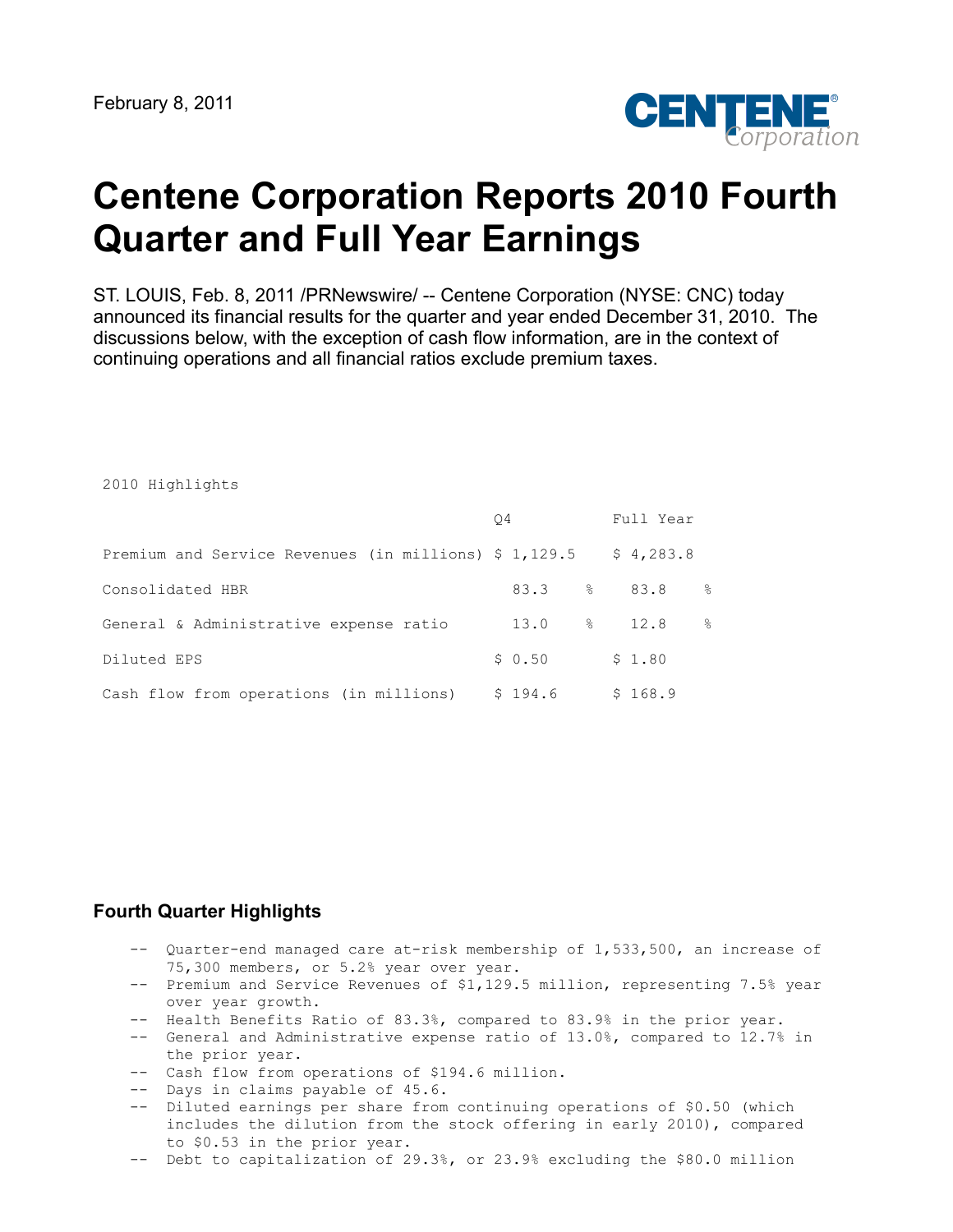#### **Other Events**

- -- During the fourth quarter of 2010, we completed the conversion of approximately 22,500 Florida members from Access Health Solutions LLC to our subsidiary, Sunshine State Health Plan, on an at-risk basis. Additionally, in December 2010, we completed the acquisition of Citrus Health Care, Inc., a Florida Medicaid and Long-term Care health plan. We served 194,900 at-risk members in Florida as of December 31, 2010.
- -- In December 2010, we refinanced the construction loan related to our corporate headquarters development with an \$80 million non-recourse mortgage loan. In January 2011, we refinanced our \$300 million Revolving Credit Facility with a new \$350 million unsecured Revolving Credit Facility.
- -- In December 2010, Cenpatico Behavioral Health of Arizona began operating under an expanded contract to manage behavioral healthcare services in an additional four counties.
- -- In December 2010, one of our highly regarded health programs, Start Smart for Your Baby, was the recipient of the URAC/GKEN International Health Promotion Award for Community Health. Start Smart for Your Baby also received a gold award at the 2010 Web Health Awards for its audio book and a merit award for its podcasts.
- -- In January 2011, Magnolia Health Plan began operating under a new contract in Mississippi to provide managed care services to Medicaid recipients through the Mississippi Coordinated Access Network (MississippiCAN) Program.
- -- In January 2011, we entered into an agreement with Pima Health Systems in Arizona to administer their long-term care program on a non-risk basis.
- -- In February 2011, Superior HealthPlan began operating under an additional STAR+PLUS ABD contract in Texas in the Dallas service area.

Michael F. Neidorff, Centene's Chairman and Chief Executive Officer, stated, "Our team's coordinated and consistent efforts produced solid financial and operational performance in 2010, setting the stage for continued success in 2011."

The following table depicts membership in Centene's managed care organizations, by state, at December 31, 2010 and 2009:

|         | December 31, |         |
|---------|--------------|---------|
|         | 2010         | 2009    |
| Arizona | 22,400       | 20,700  |
| Florida | 194,900      | 102,600 |
| Georgia | 305,800      | 309,700 |
| Indiana | 215,800      | 208,100 |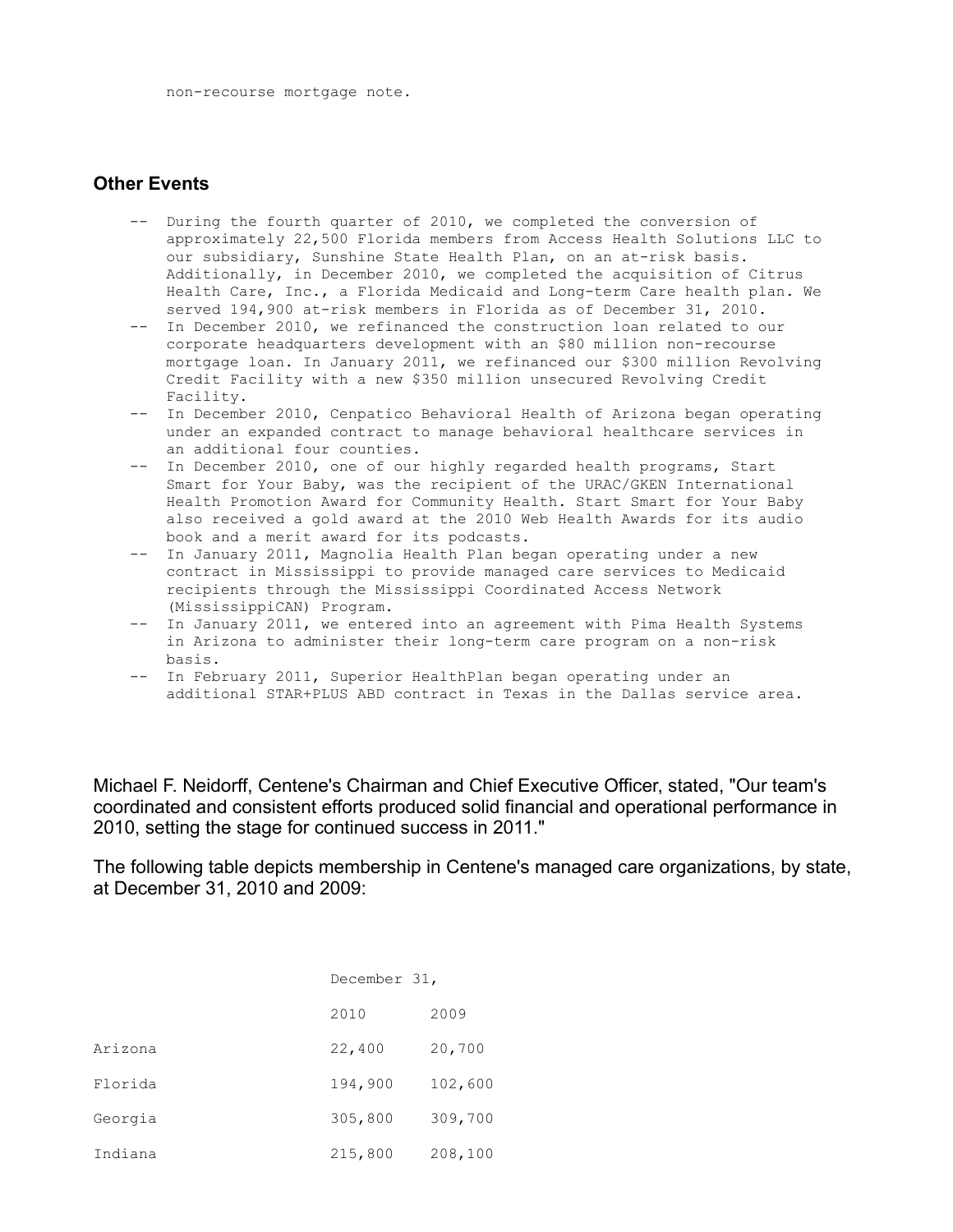| Massachusetts            | 36,200    | 27,800    |
|--------------------------|-----------|-----------|
| Ohio                     | 160,100   | 150,800   |
| South Carolina           | 90,300    | 48,600    |
| Texas                    | 433,100   | 455,100   |
| Wisconsin                | 74,900    | 134,800   |
| Total at-risk membership | 1,533,500 | 1,458,200 |
| Non-risk membership      | 4,200     | 63,700    |
| Total                    | 1,537,700 | 1,521,900 |

The following table depicts membership in Centene's managed care organizations, by member category, at December 31, 2010 and 2009:

|                          | December 31, |           |
|--------------------------|--------------|-----------|
|                          | 2010         | 2009      |
| Medicaid                 | 1,177,100    | 1,081,400 |
| CHIP & Foster Care       | 210,500      | 263,600   |
| ABD & Medicare           | 104,600      | 82,800    |
| Hybrid Programs          | 36,200       | 27,800    |
| Long-term Care           | 5,100        | 2,600     |
| Total at-risk membership | 1,533,500    | 1,458,200 |
| Non-risk membership      | 4,200        | 63,700    |
| Total                    | 1,537,700    | 1,521,900 |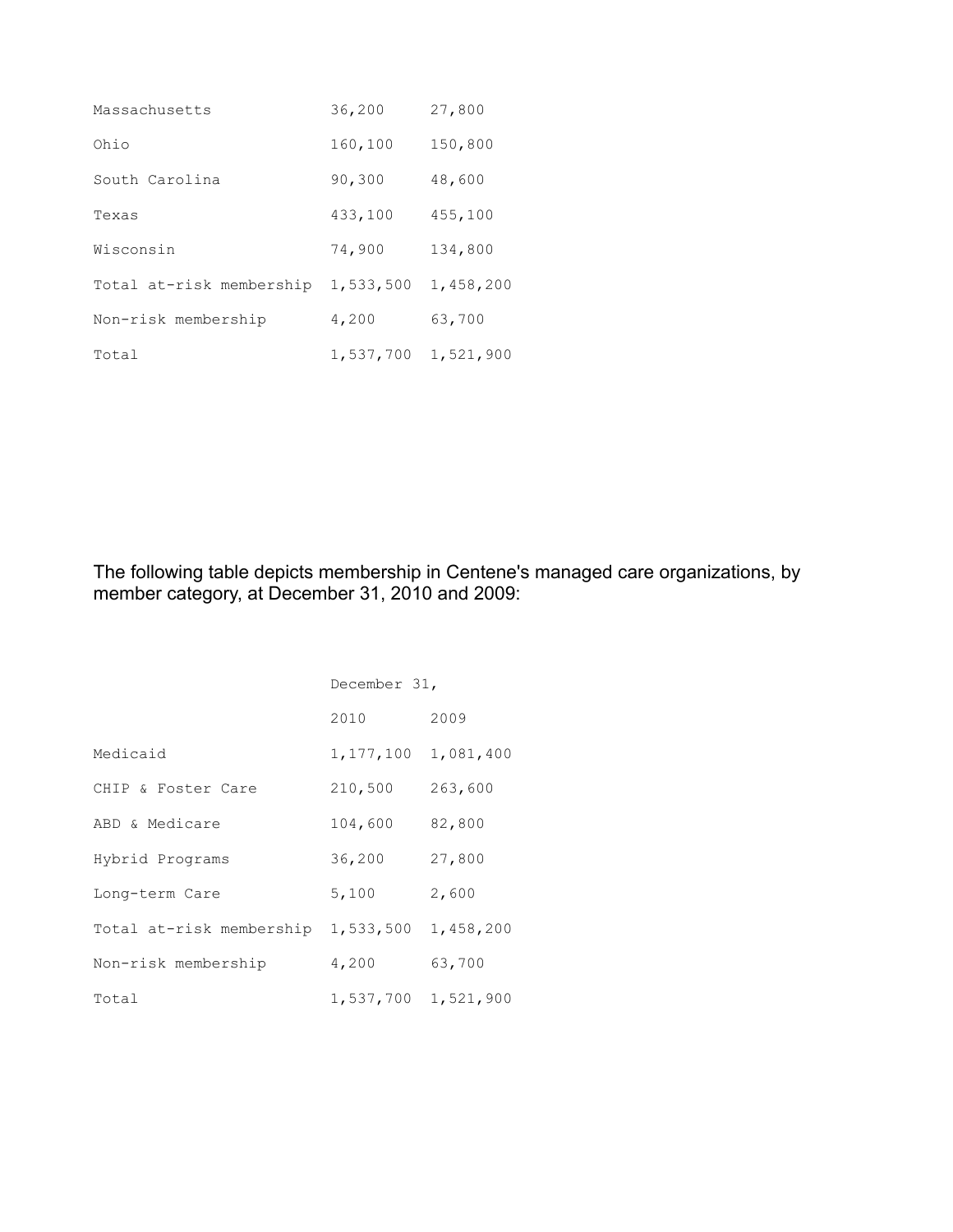# **Statement of Operations: Three Months Ended December 31, 2010**

- -- For the fourth quarter of 2010, Premium and Service Revenues increased 7.5% to \$1,129.5 million from \$1,050.8 million in the fourth quarter of 2009. The increase was primarily driven by membership growth resulting from acquisitions in Florida and South Carolina, conversion of membership in Florida from Access to at-risk under Sunshine State Health Plan, as well as premium rate increases in 2010. This increase was moderated by the removal of pharmacy service in two states in 2010. These pharmacy carve outs had the effect of reducing 2010 fourth quarter revenue by approximately \$52 million.
- -- Consolidated HBR of 83.3% for the fourth quarter of 2010 represents a decrease of 0.6% from the comparable period in 2009. The year over year improvement in HBR is due to rate increases, decreased costs associated with the flu and better performance in our Florida health plan. Consolidated HBR decreased 0.9% sequentially from the third quarter of 2010. The improvement in HBR was due to the impact of rate increases in several markets and improvements in our Florida health plan.
- -- Consolidated G&A expense as a percent of premium and service revenues was 13.0% in the fourth quarter of 2010, an increase from 12.7% in the fourth quarter of 2009. The increase in the G&A ratio between years reflects increased business expansion costs, including Mississippi, Dallas STAR+PLUS and Illinois.
- -- Earnings from continuing operations increased to \$45.5 million in 2010 from \$37.8 million in 2009, or 20.4% year over year. Net earnings from continuing operations were \$25.5 million, or \$0.50 per diluted share in 2010 (which includes the dilution from the stock offering in early 2010), compared to \$23.7 million, or \$0.53 per diluted share in the fourth quarter of 2009.

#### **Statement of Operations: Year Ended December 31, 2010**

- -- For the year ended December 31, 2010, Premium and Service Revenues increased 10.5% to \$4.3 billion in 2010 from \$3.9 billion in 2009. This reflects a 13.6% increase in member months, offset by reduced revenue of \$185 million as a result of pharmacy carve outs in 2010. The increase was primarily driven by membership growth resulting from acquisitions in Florida and South Carolina, conversion of membership in Florida from Access to at-risk under Sunshine State Health Plan, as well as premium rate increases in 2010.
- -- The consolidated HBR of 83.8% for 2010 represented a 0.3% increase from the 2009 consolidated HBR of 83.5%. The increase is primarily due to the growth in our Florida health plan where we have experienced a higher HBR.
- -- G&A expenses as a percent of Premium and Service Revenues decreased to 12.8% in 2010, compared to 13.3% in 2009. The decrease primarily reflects the leveraging of our expenses over higher revenues, partially offset by increased business expansion costs.
- -- Earnings from continuing operations increased to \$157.1 million in 2010 from \$138.1 million in 2009, or 13.7% year over year. Net earnings from continuing operations were \$90.9 million, or \$1.80 per diluted share in 2010 (which includes the dilution from the stock offering in early 2010), compared to \$86.1 million, or \$1.94 per diluted share in 2009.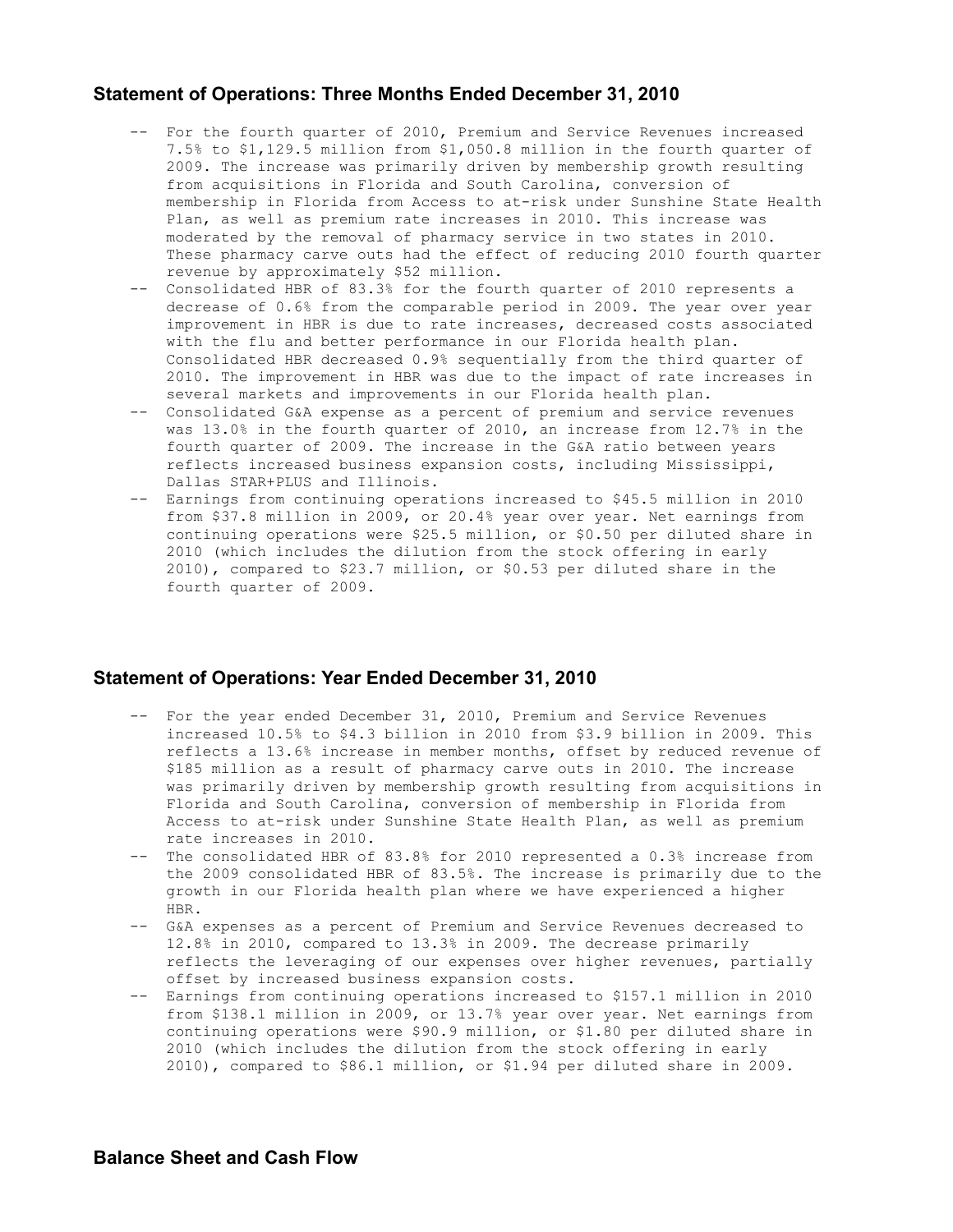At December 31, 2010, the Company had cash and investments of \$1,073.9 million, including \$1,043.0 million held by its regulated entities and \$30.9 million held by its unregulated entities. Medical claims liabilities totaled \$456.8 million, representing 45.6 days in claims payable. Total debt was \$330.6 million and debt to capitalization was 29.3%. Excluding the \$80.0 million non-recourse mortgage note, our debt to capital ratio is 23.9%. Full year 2010 cash flow from operations was \$168.9 million, or 1.7 times net earnings.

A reconciliation of the Company's change in days in claims payable from the immediately preceding quarter-end is presented below:

Days in claims payable, September 30, 2010 47.1 Reduced time of claims processing and payment (1.4) Other (0.1) Days in claims payable, December 31, 2010 45.6

During the fourth quarter of 2010, we experienced increased electronic claims submissions and auto-adjudication of claims which reduced the average time from claims incurred to claims paid by 1.4 days, which is reflected in the decrease in period end claims inventory from the third quarter as presented in Supplemental Financial Data included in this release. We expect our days in claims payable to be within our targeted range of 43 to 48 days in 2011. This may be higher from time to time as we have new plans begin operations.

# **Outlook**

The table below depicts the Company's annual guidance from continuing operations for 2011:

|                                                                                    | Full Year 2011  |       |
|------------------------------------------------------------------------------------|-----------------|-------|
|                                                                                    | Low             | High  |
| Premium and Service Revenues (in millions) $\frac{1}{2}$ 4,900 $\frac{1}{2}$ 5,100 |                 |       |
| Diluted EPS                                                                        | $$2.00$ $$2.10$ |       |
| Consolidated HBR                                                                   | 84.0%           | 85.0% |
| General & Administrative expense ratio                                             | 12.0%           | 12.5% |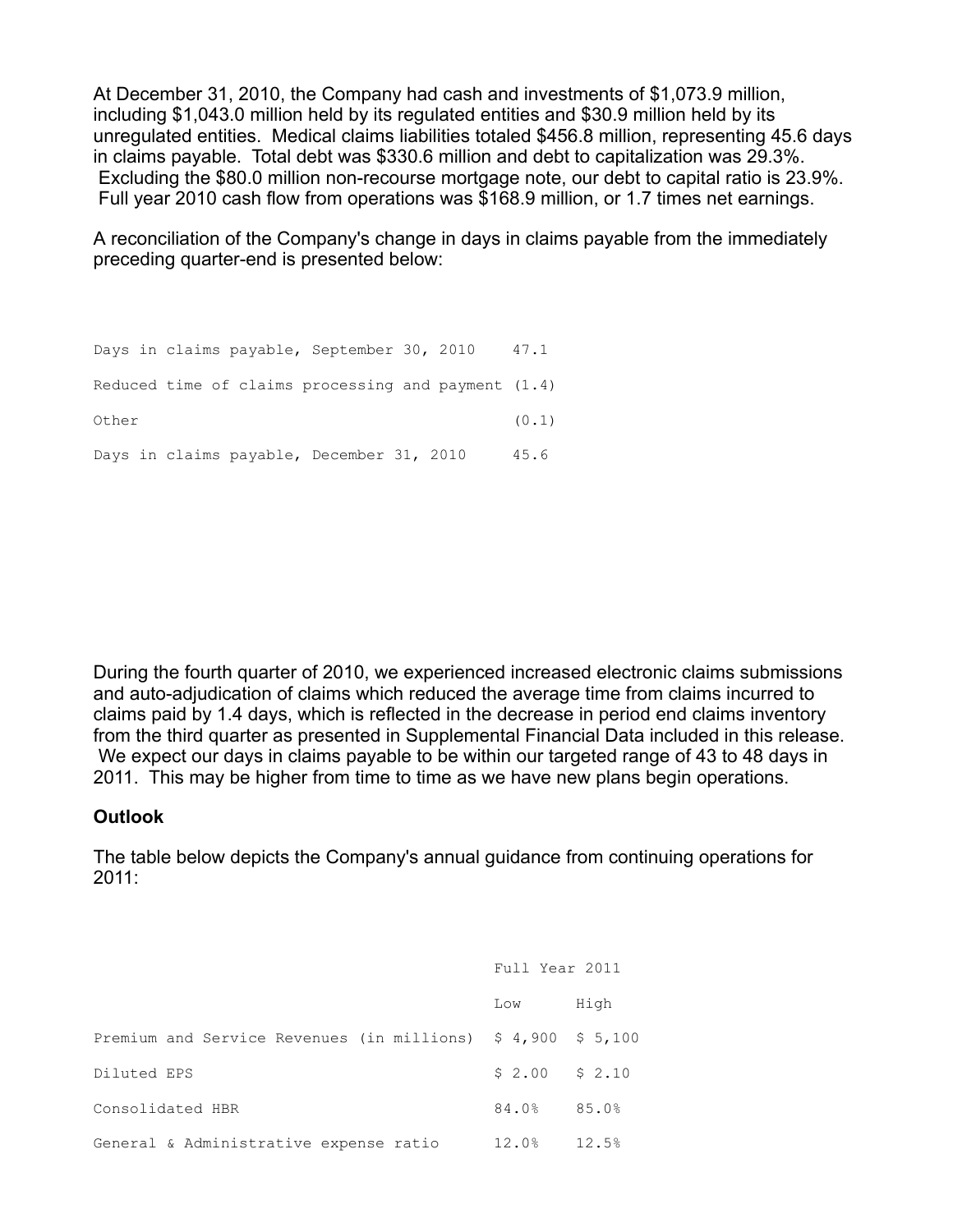# **Conference Call**

As previously announced, the Company will host a conference call Tuesday, February 8, 2011, at 8:30 A.M. (Eastern Time) to review the financial results for the fourth quarter ended December 31, 2010, and to discuss its business outlook. Michael F. Neidorff and William N. Scheffel will host the conference call. Investors and other interested parties are invited to listen to the conference call by dialing 1-877-887-1134 in the U.S. and Canada; 1-412-317- 0794 from abroad, or via a live, audio webcast on the Company's website at [www.centene.com,](http://www.centene.com/) under the Investors section. A webcast replay will be available for ondemand listening shortly after the completion of the call for the next twelve months until 11:59 PM (Eastern Time) on Tuesday, February 7, 2012, at the aforementioned URL. In addition, a digital audio playback will be available until 9:00 AM Eastern Time on Wednesday, February 16, 2011, by dialing 1-877-344-7529 the U.S. and Canada, or 1-412- 317-0088 from abroad, and entering access code 447292.

# **About Centene Corporation**

Centene Corporation, a Fortune 500 company, is a leading *multi-line* healthcare enterprise that provides programs and related services to the rising number of under-insured and uninsured individuals. Many receive benefits provided under Medicaid, including the State Children's Health Insurance Program (CHIP), as well as Aged, Blind or Disabled (ABD), Foster Care and long-term care, in addition to other state-sponsored/hybrid programs, and Medicare (Special Needs Plans). Centene's CeltiCare subsidiary offers states unique, "exchange based" and other cost-effective coverage solutions for low-income populations. The Company operates local health plans and offers a range of health insurance solutions. It also contracts with other healthcare and commercial organizations to provide specialty services including behavioral health, life and health management, managed vision, telehealth services, and pharmacy benefits management.

*The information provided in this press release contains forward-looking statements that relate to future events and future financial performance of Centene. Subsequent events and developments may cause the Company's estimates to change. The Company disclaims any obligation to update this forward-looking financial information in the future. Readers are cautioned that matters subject to forward-looking statements involve known and unknown risks and uncertainties, including economic, regulatory, competitive and other factors that may cause Centene's or its industry's actual results, levels of activity, performance or achievements to be materially different from any future results, levels of activity, performance or achievements expressed or implied by these forward-looking statements. Actual results may differ from projections or estimates due to a variety of important factors, including Centene's ability to accurately predict and effectively manage health benefits and other*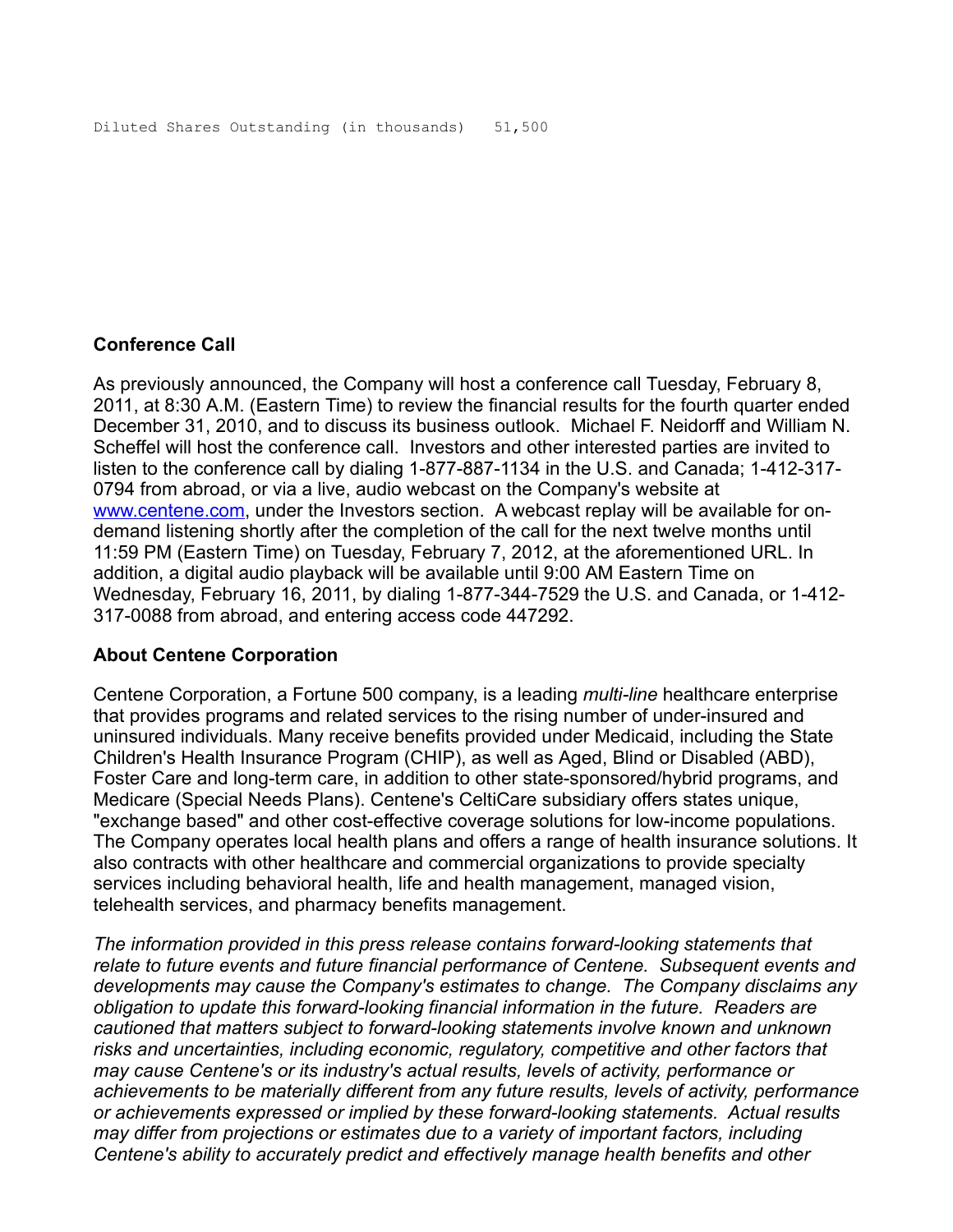*operating expenses, competition, changes in healthcare practices, changes in federal or state laws or regulations, inflation, provider contract changes, new technologies, reduction in provider payments by governmental payors, major epidemics, disasters and numerous other factors affecting the delivery and cost of healthcare. The expiration, cancellation or suspension of Centene's Medicaid Managed Care contracts by state governments would also negatively affect Centene.* 

(Tables Follow)

CENTENE CORPORATION AND SUBSIDIARIES

CONSOLIDATED BALANCE SHEETS

(In thousands, except share data)

|                                                                                                                      | December 31, December 31, |         |
|----------------------------------------------------------------------------------------------------------------------|---------------------------|---------|
|                                                                                                                      | 2010                      | 2009    |
| ASSETS                                                                                                               |                           |         |
| Current assets:                                                                                                      |                           |         |
| Cash and cash equivalents of continuing<br>operations                                                                | $$433,914$ $$400,951$     |         |
| Cash and cash equivalents of discontinued<br>operations                                                              | 252                       | 2,801   |
| Total cash and cash equivalents                                                                                      | 434,166 403,752           |         |
| Premium and related receivables, net of allowance<br>for uncollectible accounts of \$17 and \$1,338,<br>respectively | 136,243                   | 103,456 |
| Short-term investments, at fair value (amortized<br>$cost$ \$21,141 and \$39,230, respectively)                      | 21,346                    | 39,554  |
| Other current assets                                                                                                 | 64,154                    | 64,866  |
| Current assets of discontinued operations other<br>than cash                                                         | 912                       | 4,506   |
| Total current assets                                                                                                 | 656,821                   | 616,134 |
| Long-term investments, at fair value (amortized<br>cost \$585,862 and \$514,256, respectively)                       | 595,879                   | 525,497 |
| Restricted deposits, at fair value (amortized<br>$cost$ \$22,755 and \$20,048, respectively)                         | 22,758                    | 20,132  |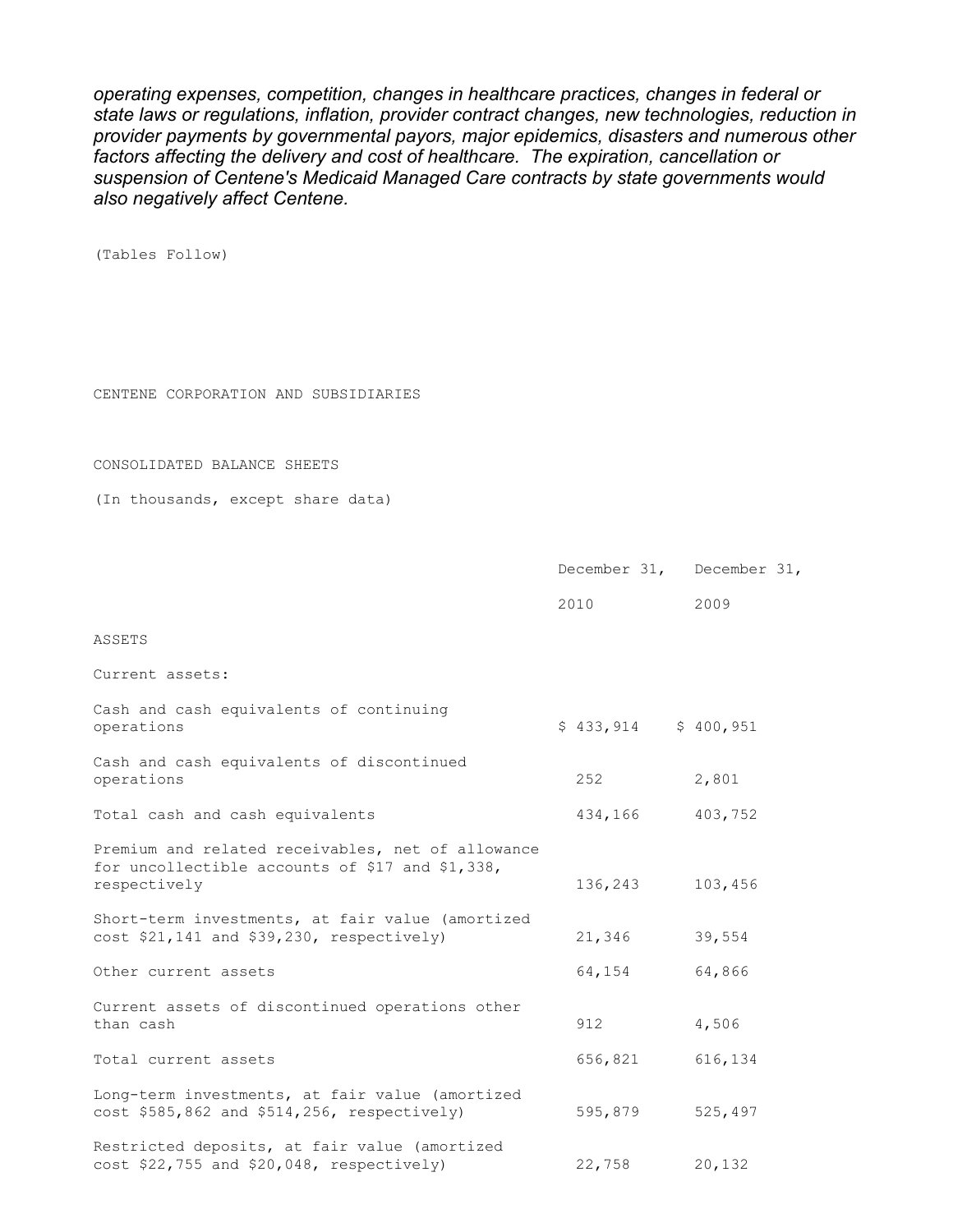| Property, software and equipment, net of<br>accumulated depreciation of \$138,629 and |                          |         |
|---------------------------------------------------------------------------------------|--------------------------|---------|
| \$103,883, respectively                                                               | 326,341                  | 230,421 |
| Goodwill                                                                              | 278,051                  | 224,587 |
| Intangible assets, net                                                                | 29,109                   | 22,479  |
| Other long-term assets                                                                | 30,057                   | 36,829  |
| Long-term assets of discontinued operations                                           | 4,866                    | 26,285  |
| Total assets                                                                          | $$1,943,882 \$1,702,364$ |         |

LIABILITIES AND STOCKHOLDERS' EQUITY

Current liabilities:

| Medical claims liability                         | \$456,765 | \$470,932 |
|--------------------------------------------------|-----------|-----------|
| Accounts payable and accrued expenses            | 185,218   | 132,001   |
| Unearned revenue                                 | 117,344   | 91,644    |
| Current portion of long-term debt                | 2,817     | 646       |
| Current liabilities of discontinued operations   | 3,102     | 20,685    |
| Total current liabilities                        | 765,246   | 715,908   |
| Long-term debt                                   | 327,824   | 307,085   |
| Other long-term liabilities                      | 53,378    | 59,561    |
| Long-term liabilities of discontinued operations | 379       | 383       |
| Total liabilities                                | 1,146,827 | 1,082,937 |

Commitments and contingencies

Stockholders' equity:

| Common stock, \$.001 par value; authorized<br>100,000,000 shares; and 52,172,037 issued and<br>49,616,824 outstanding at December 31, 2010, and<br>45,593,383 issued and 43,179,373 outstanding |         |         |
|-------------------------------------------------------------------------------------------------------------------------------------------------------------------------------------------------|---------|---------|
| shares at December 31, 2009                                                                                                                                                                     | 52      | 46      |
| Additional paid-in capital                                                                                                                                                                      | 384,206 | 281,806 |
| Accumulated other comprehensive income:                                                                                                                                                         |         |         |
| Unrealized gain on investments, net of tax                                                                                                                                                      | 6,424   | 7,348   |
| Retained earnings                                                                                                                                                                               | 453,743 | 358,907 |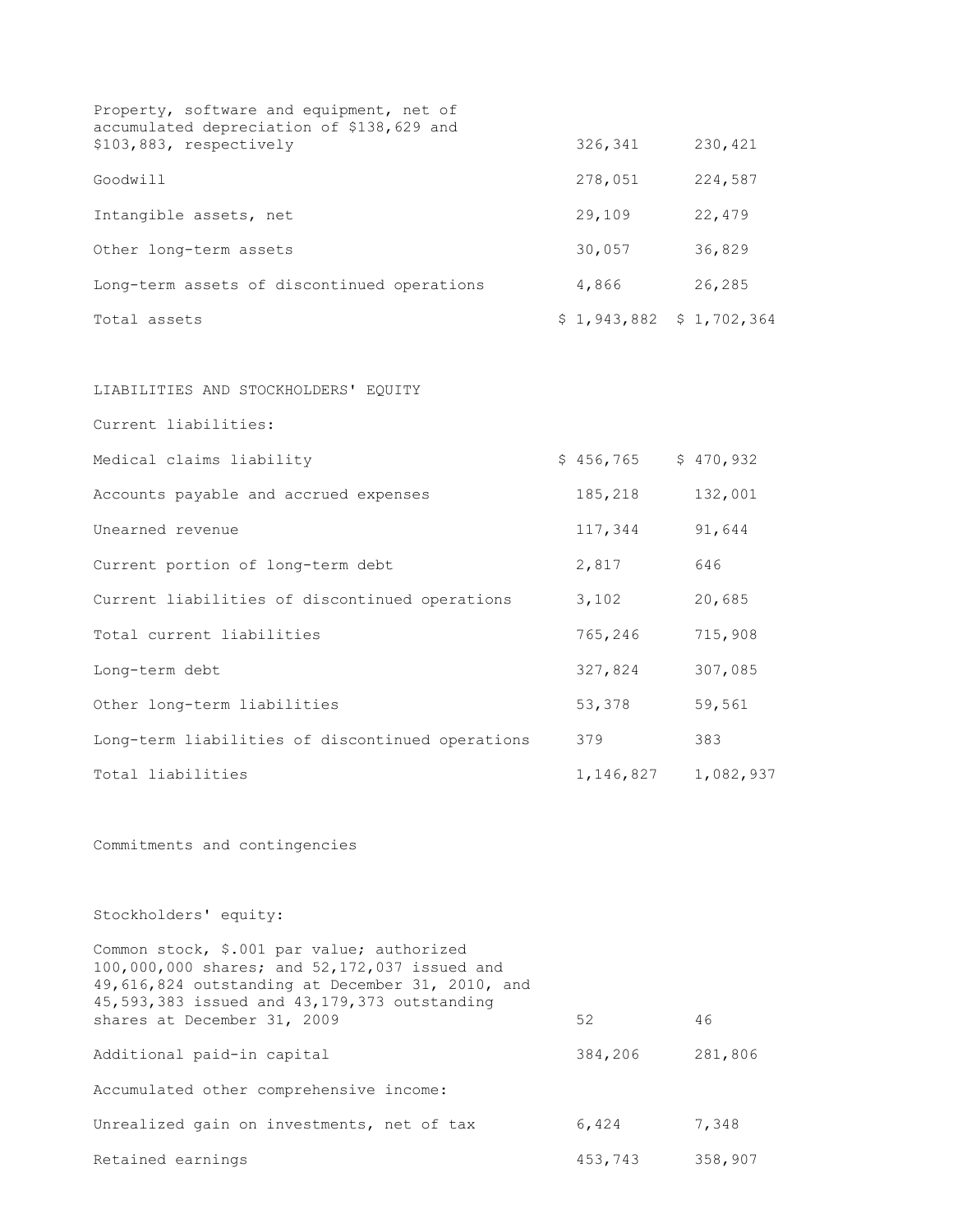| Treasury stock, at cost (2,555,213 and 2,414,010<br>shares, respectively) | (50, 486) | (47, 262)                |
|---------------------------------------------------------------------------|-----------|--------------------------|
| Total Centene stockholders' equity                                        | 793,939   | 600,845                  |
| Noncontrolling interest                                                   | 3,116     | 18,582                   |
| Total stockholders' equity                                                | 797,055   | 619,427                  |
| Total liabilities and stockholders' equity                                |           | $$1,943,882 \$1,702,364$ |

CENTENE CORPORATION AND SUBSIDIARIES

CONSOLIDATED STATEMENTS OF OPERATIONS

(In thousands, except share data)

(Unaudited)

|                                 | Three Months Ended |             | Year Ended   |             |
|---------------------------------|--------------------|-------------|--------------|-------------|
|                                 | December 31,       |             | December 31, |             |
|                                 | 2010               | 2009        | 2010         | 2009        |
| Revenues:                       |                    |             |              |             |
| Premium                         | \$1,106,370        | \$1,031,812 | \$4,192,172  | \$3,786,525 |
| Service                         | 23,118             | 19,018      | 91,661       | 91,758      |
| Premium and service<br>revenues | 1,129,488          | 1,050,830   | 4,283,833    | 3,878,283   |
| Premium tax                     | 51,481             | 41,896      | 164,490      | 224,581     |
| Total revenues                  | 1,180,969          | 1,092,726   | 4,448,323    | 4,102,864   |
| Expenses:                       |                    |             |              |             |
| Medical costs                   | 922,070            | 865,415     | 3,514,394    | 3, 163, 523 |
| Cost of services                | 16,414             | 14,425      | 63,919       | 60,789      |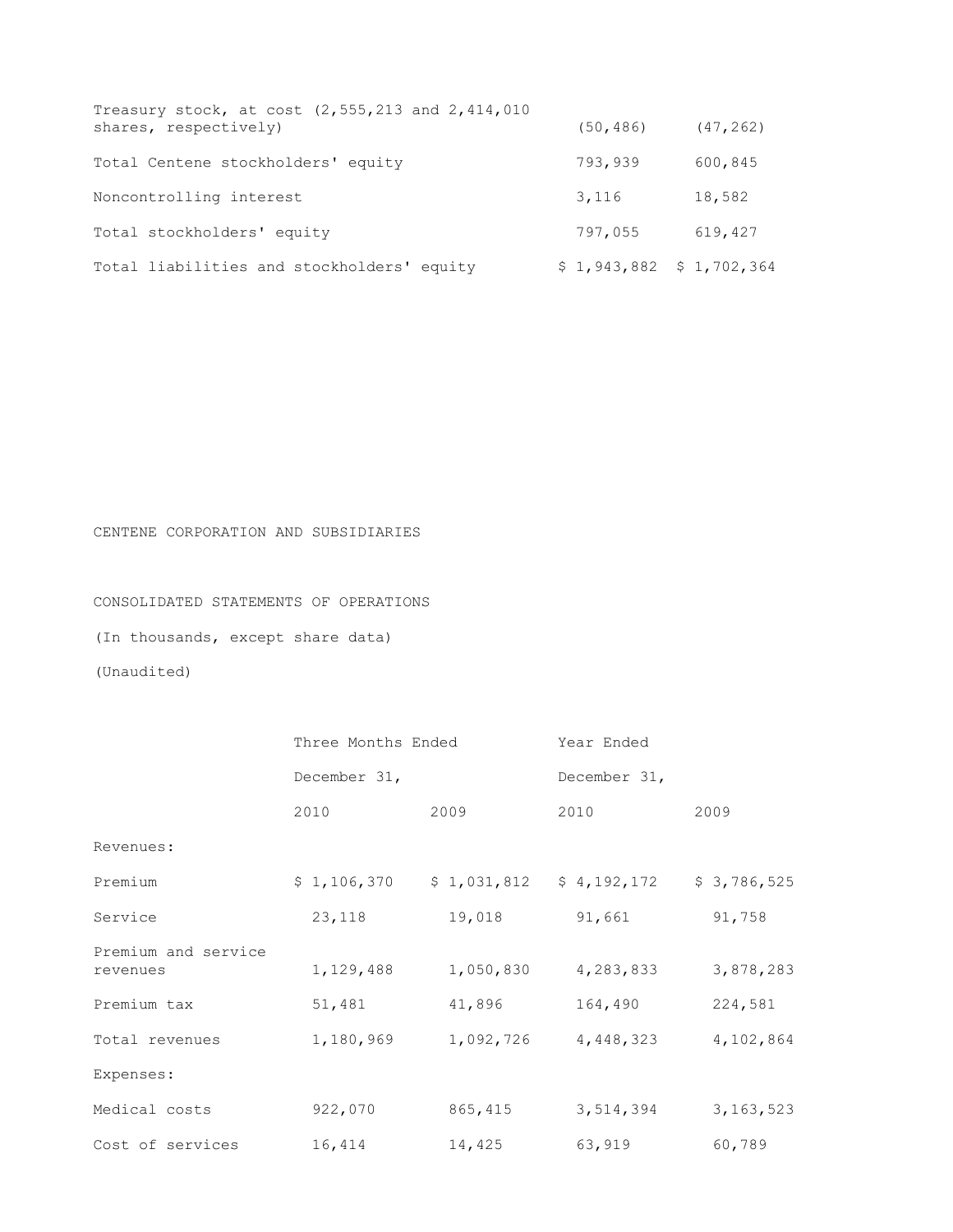| General and                              |           |           |           |           |
|------------------------------------------|-----------|-----------|-----------|-----------|
| administrative                           |           |           |           |           |
| expenses                                 | 146,751   | 133,005   | 547,823   | 514,529   |
| Premium tax                              | 50,233    | 42,103    | 165,118   | 225,888   |
| Total operating                          |           |           |           |           |
| expenses                                 | 1,135,468 | 1,054,948 | 4,291,254 | 3,964,729 |
| Earnings from                            |           |           |           |           |
| operations                               | 45,501    | 37,778    | 157,069   | 138,135   |
| Other income<br>(expense) :              |           |           |           |           |
| Investment and other                     |           |           |           |           |
| income                                   | 3,293     | 3,910     | 15,205    | 15,691    |
| Interest expense                         | (5, 452)  | (4, 108)  | (17, 992) | (16, 318) |
| Earnings from                            |           |           |           |           |
| continuing<br>operations, before         |           |           |           |           |
| income tax expense                       | 43,342    | 37,580    | 154,282   | 137,508   |
| Income tax expense                       | 16,958    | 13,781    | 59,900    | 48,841    |
| Earnings from                            |           |           |           |           |
| continuing                               |           |           |           |           |
| operations, net of                       |           |           |           |           |
| income tax expense                       | 26,384    | 23,799    | 94,382    | 88,667    |
| Discontinued                             |           |           |           |           |
| operations, net of<br>income tax expense |           |           |           |           |
| (benefit) of $$12, $$                    |           |           |           |           |
| $(56)$ , \$4,388 and \$                  |           |           |           |           |
| $(1, 204)$ , respectively                | (65)      | (28)      | 3,889     | (2, 422)  |
| Net earnings                             | 26,319    | 23,771    | 98,271    | 86,245    |
| Noncontrolling                           |           |           |           |           |
| interest                                 | 920       | 56        | 3,435     | 2,574     |
| Net earnings                             |           |           |           |           |
| attributable to<br>Centene Corporation   | \$25,399  | \$23,715  | \$94,836  | \$83,671  |
|                                          |           |           |           |           |
|                                          |           |           |           |           |
| Amounts attributable                     |           |           |           |           |
| to Centene<br>Corporation common         |           |           |           |           |
| shareholders:                            |           |           |           |           |
| Earnings from                            |           |           |           |           |
| continuing                               |           |           |           |           |
| operations, net of<br>income tax expense | \$25,464  | \$23,743  | \$90,947  | \$86,093  |
| Discontinued                             |           |           |           |           |
| operations, net of                       |           |           |           |           |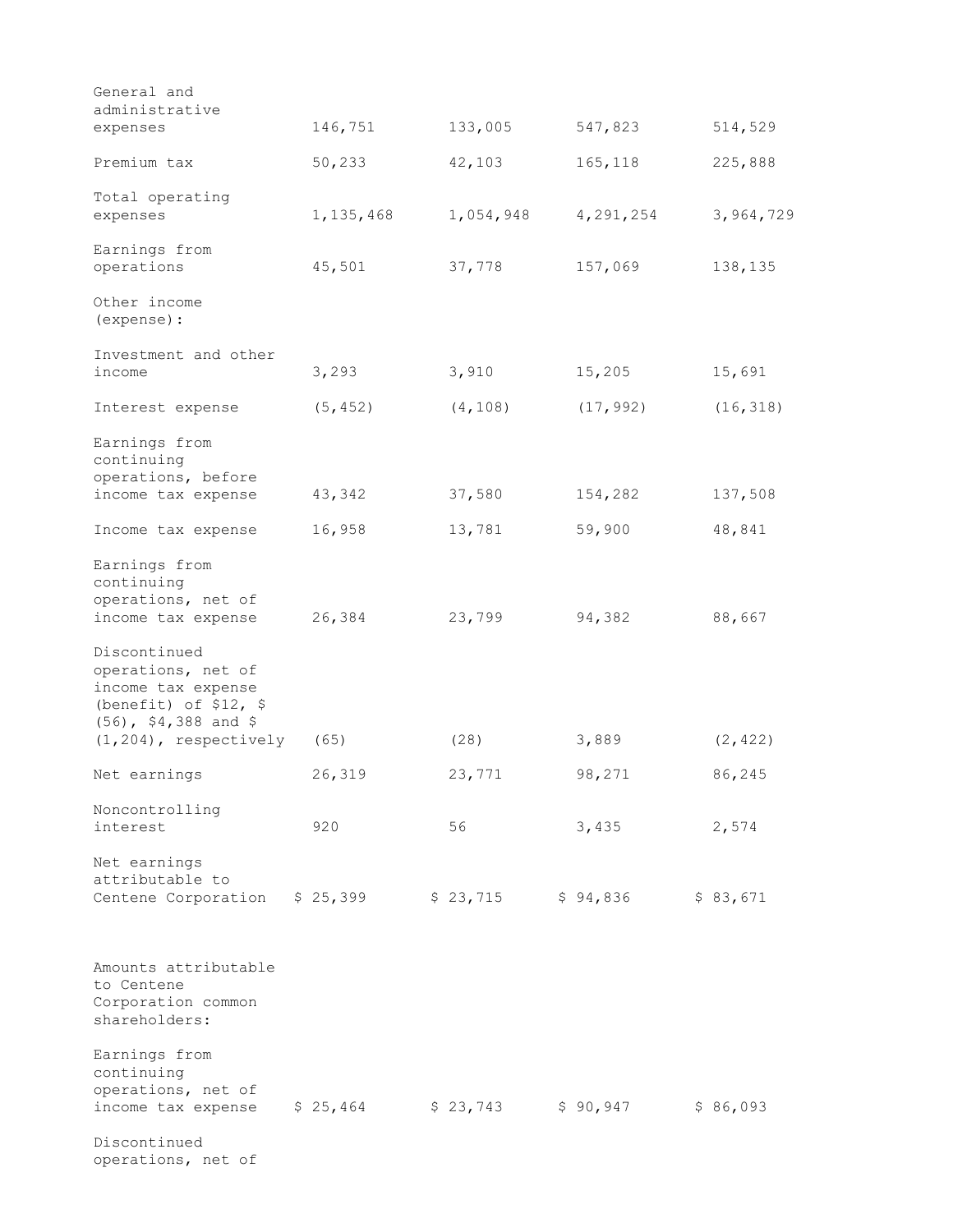| income tax (benefit)<br>expense                                             | (65)         | (28)       |      | 3,889      |        | (2, 422)     |
|-----------------------------------------------------------------------------|--------------|------------|------|------------|--------|--------------|
| Net earnings                                                                | \$25,399     | \$23,715   |      | \$94,836   |        | \$83,671     |
| Net earnings (loss)<br>per share<br>attributable to<br>Centene Corporation: |              |            |      |            |        |              |
| Basic:                                                                      |              |            |      |            |        |              |
| Continuing operations \$ 0.52                                               |              | \$0.55     |      | \$1.87     |        | \$2.00       |
| Discontinued<br>operations                                                  |              |            | 0.08 |            | (0.06) |              |
| Earnings per common<br>share                                                | \$0.52       | \$0.55     |      | \$1.95     |        | \$1.94       |
| Diluted:                                                                    |              |            |      |            |        |              |
| Continuing operations \$ 0.50                                               |              | \$0.53     |      | \$1.80     |        | \$1.94       |
| Discontinued<br>operations                                                  |              |            | 0.08 |            | (0.05) |              |
| Earnings per common<br>share                                                | \$0.50       | \$0.53     |      | \$1.88     |        | \$1.89       |
| Weighted average<br>number of shares<br>outstanding:                        |              |            |      |            |        |              |
| Basic                                                                       | 49, 356, 768 | 43,068,502 |      | 48,754,947 |        | 43,034,791   |
| Diluted                                                                     | 51,205,720   | 44,513,679 |      | 50,447,888 |        | 44, 316, 467 |

CENTENE CORPORATION AND SUBSIDIARIES CONSOLIDATED STATEMENTS OF CASH FLOWS (In thousands, unaudited)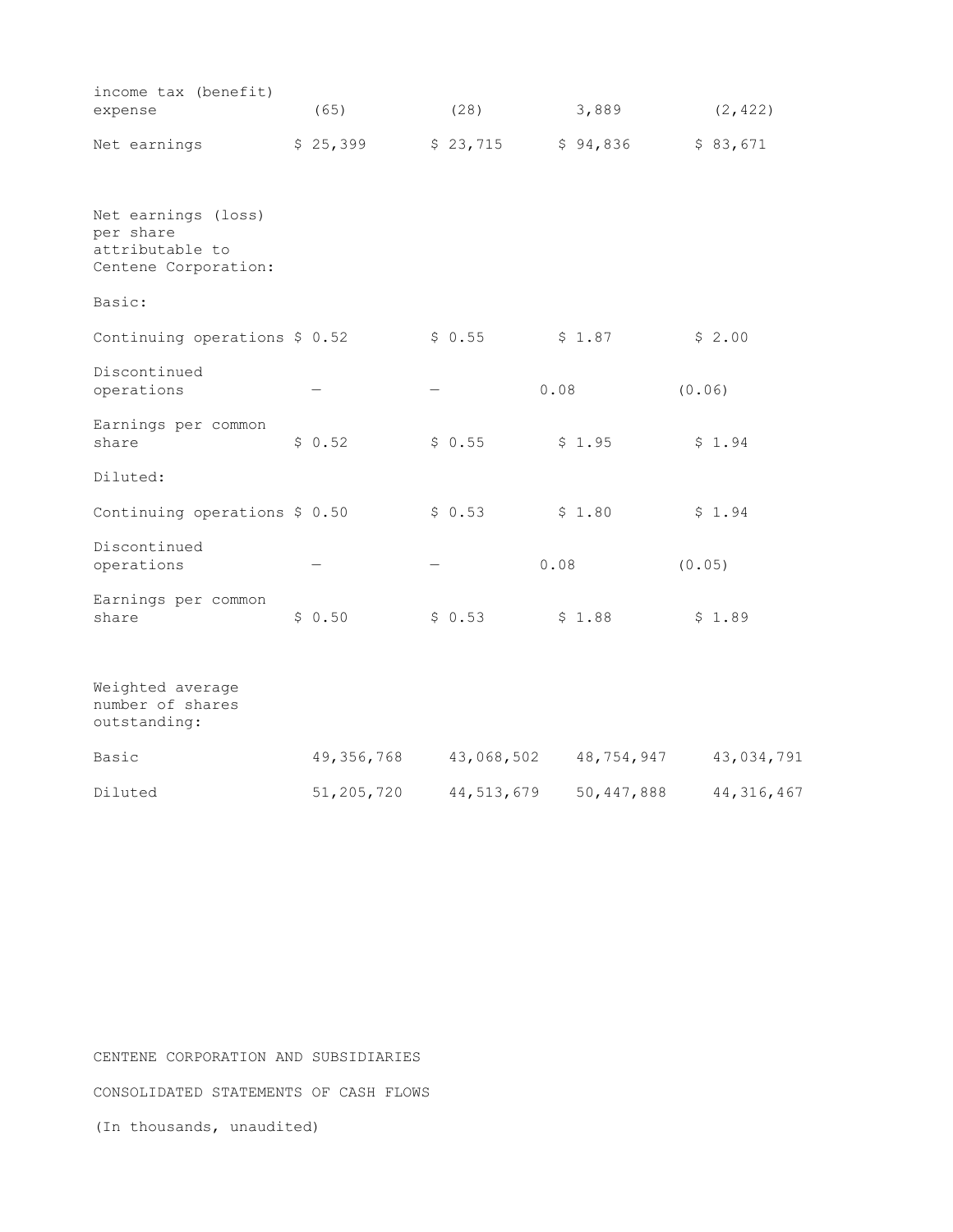|                                                                                                | Year Ended December 31, |            |
|------------------------------------------------------------------------------------------------|-------------------------|------------|
|                                                                                                | 2010                    | 2009       |
| Cash flows from operating activities:                                                          |                         |            |
| Net earnings                                                                                   | \$98,271                | \$86,245   |
| Adjustments to reconcile net earnings to net cash<br>provided by operating activities:         |                         |            |
| Depreciation and amortization                                                                  | 52,000                  | 44,004     |
| Stock compensation expense                                                                     | 13,874                  | 14,634     |
| (Gain) loss on sale of investments, net                                                        | (6, 337)                | (141)      |
| (Gain) on sale of UHP                                                                          | (8, 201)                |            |
| Impairment loss                                                                                | 5,531                   |            |
| Deferred income taxes                                                                          | 10,317                  | 3,696      |
| Changes in assets and liabilities:                                                             |                         |            |
| Premium and related receivables                                                                | (23, 359)               | 2,379      |
| Other current assets                                                                           | (3, 240)                | (1, 263)   |
| Other assets                                                                                   | (2,028)                 | 9          |
| Medical claims liability                                                                       | (30, 421)               | 79,000     |
| Unearned revenue                                                                               | 25,700                  | 78,345     |
| Accounts payable and accrued expenses                                                          | 37,398                  | (60, 915)  |
| Other operating activities                                                                     | (573)                   | 2,202      |
| Net cash provided by operating activities                                                      | 168,932                 | 248,195    |
| Cash flows from investing activities:                                                          |                         |            |
| Capital expenditures                                                                           | (63, 304)               | (23, 721)  |
| Capital expenditures of Centene Center LLC                                                     | (55, 252)               | (59, 392)  |
| Purchase of investments                                                                        | (615, 506)              | (791, 194) |
| Sales and maturities of investments                                                            | 570,423                 | 642,783    |
| Proceeds from asset sales                                                                      | 13,420                  |            |
| Investments in acquisitions, net of cash acquired,<br>and investment in equity method investee | (60, 388)               | (38, 563)  |
| Net cash used in investing activities                                                          | (210, 607)              | (270, 087) |
| Cash flows from financing activities:                                                          |                         |            |
| Proceeds from exercise of stock options                                                        | 3,419                   | 2,365      |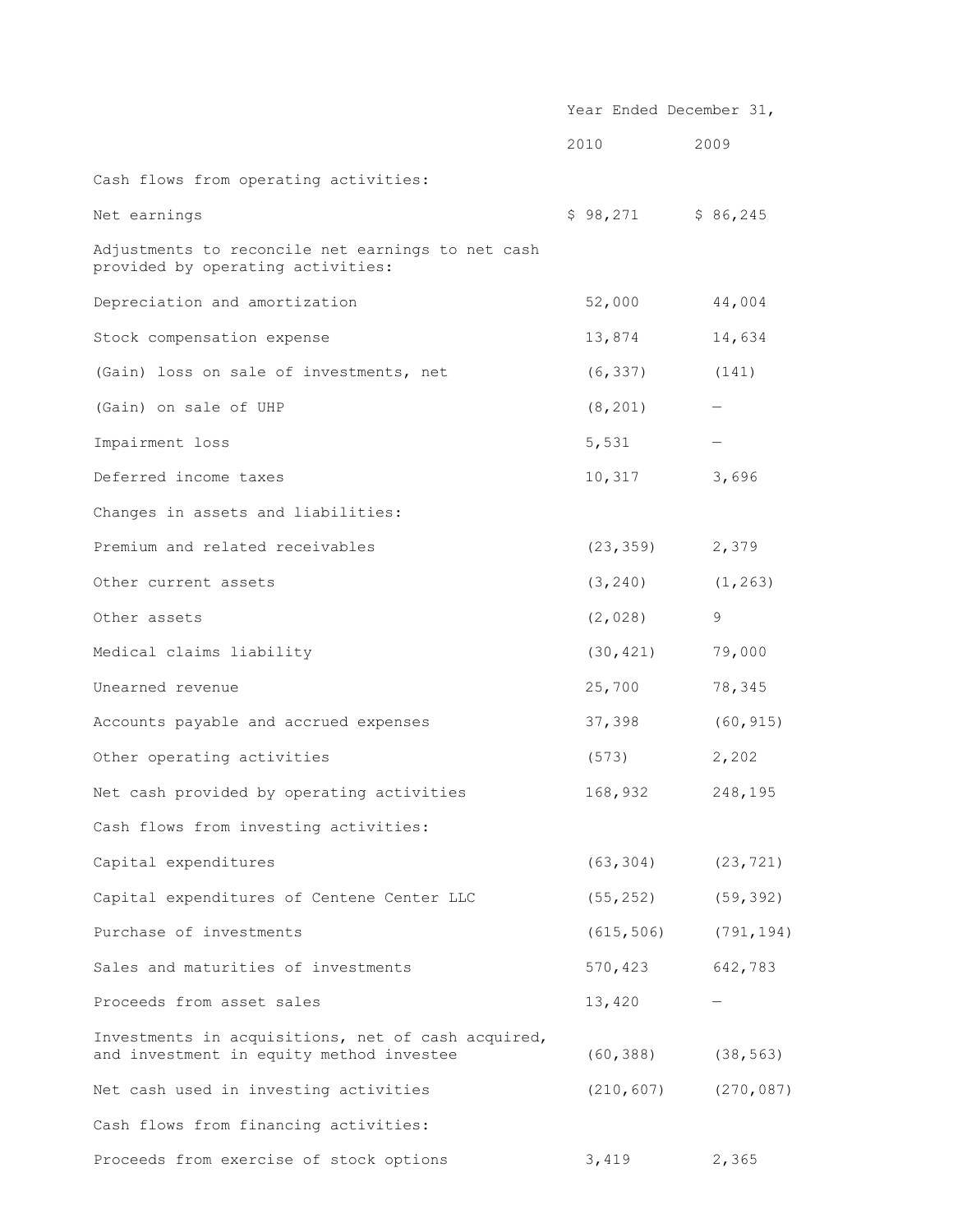| Proceeds from borrowings                                                   | 218,538    | 659,059    |
|----------------------------------------------------------------------------|------------|------------|
| Proceeds from stock offering                                               | 104,534    |            |
| Payment of long-term debt                                                  | (195, 728) | (616, 219) |
| Purchase of noncontrolling interest                                        | (48, 257)  | —          |
| Distributions (to) from noncontrolling interest                            | (7, 387)   | 8,049      |
| Excess tax benefits from stock compensation                                | 963        | 53         |
| Common stock repurchases                                                   | (3, 224)   | (6, 304)   |
| Debt issue costs                                                           | (769)      | (458)      |
| Net cash provided by financing activities                                  | 72,089     | 46,545     |
| Net increase in cash and cash equivalents                                  | 30,414     | 24,653     |
| Cash and cash equivalents, beginning of period                             | 403,752    | 379,099    |
| Cash and cash equivalents, end of period                                   | \$434,166  | \$403,752  |
|                                                                            |            |            |
| Supplemental disclosures of cash flow information:                         |            |            |
| Interest paid                                                              | \$17,296   | \$15,428   |
| Income taxes paid                                                          | \$53,938   | \$52,928   |
|                                                                            |            |            |
| Supplemental disclosure of non-cash investing and<br>financing activities: |            |            |
| Contribution from noncontrolling interest                                  | \$306      | \$5,875    |
| Capital expenditures                                                       | \$8,720    | \$(1, 476) |

#### CENTENE CORPORATION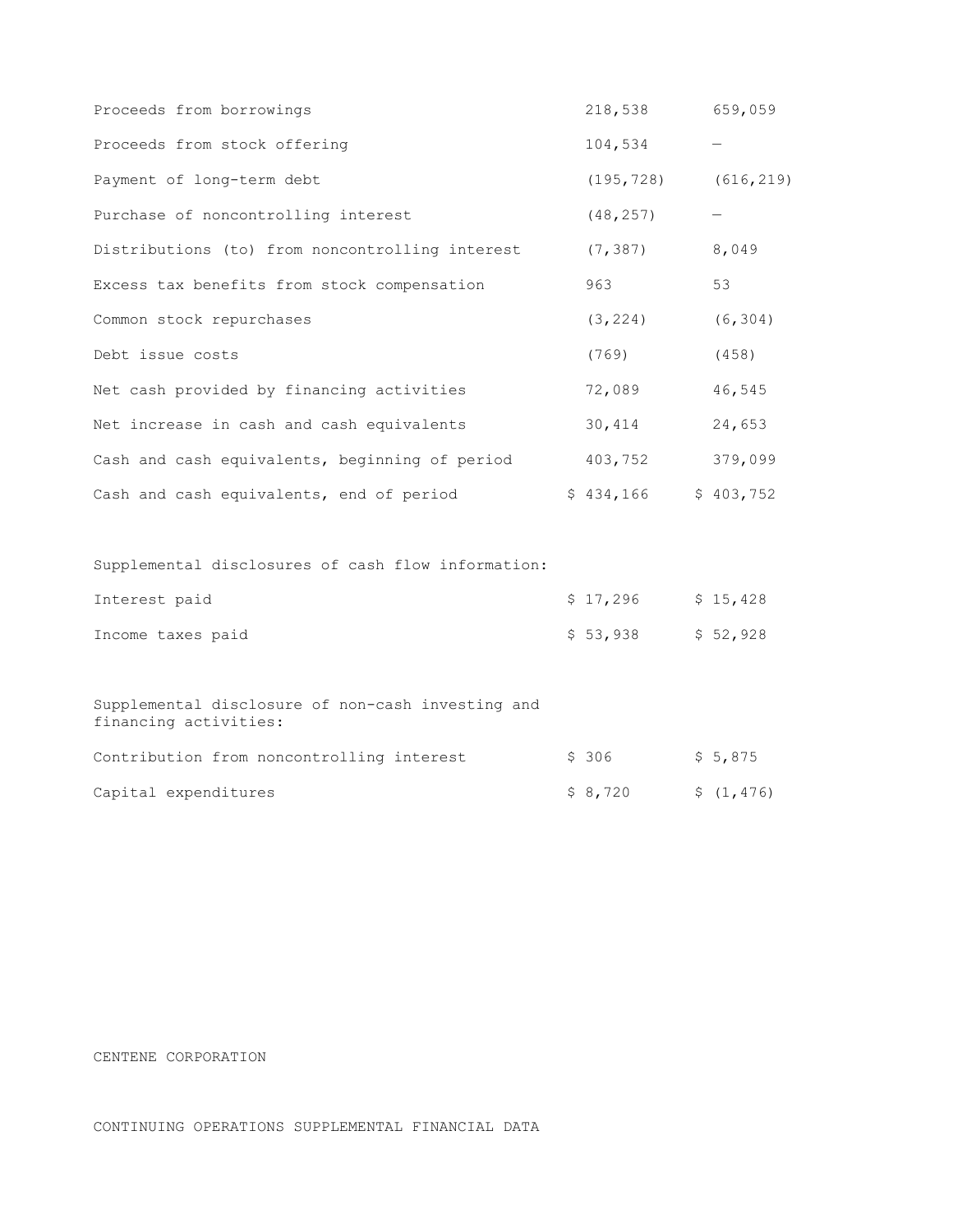|                                | Q4        | Q3                  | Q <sub>2</sub> | Q1        | Q4        |
|--------------------------------|-----------|---------------------|----------------|-----------|-----------|
|                                | 2010      | 2010                | 2010           | 2010      | 2009      |
| MEMBERSHIP                     |           |                     |                |           |           |
| Managed Care:                  |           |                     |                |           |           |
| Arizona                        | 22,400    | 22,300              | 22,100         | 21,700    | 20,700    |
| Florida                        | 194,900   | 116,300             | 113,100        | 105,900   | 102,600   |
| Georgia                        | 305,800   | 300,900             | 295,600        | 301,000   | 309,700   |
| Indiana                        | 215,800   | 213,300             | 212,700        | 211,400   | 208,100   |
| Massachusetts                  | 36,200    | 34,400              | 30,100         | 26,900    | 27,800    |
| Ohio                           | 160,100   | 161,800             | 159,300        | 156,000   | 150,800   |
| South Carolina                 | 90,300    | 90,600              | 92,600         | 53,900    | 48,600    |
| Texas                          | 433,100   | 428,100             | 475,500        | 459,600   | 455,100   |
| Wisconsin                      | 74,900    | 106,100             | 133,600        | 134,900   | 134,800   |
| Total at-risk<br>membership    | 1,533,500 | 1,473,800           | 1,534,600      | 1,471,300 | 1,458,200 |
| Non-risk membership            | 4,200     | 35,900              | 50,900         | 62,200    | 63,700    |
| TOTAL                          | 1,537,700 | 1,509,700           | 1,585,500      | 1,533,500 | 1,521,900 |
|                                |           |                     |                |           |           |
| Medicaid                       | 1,177,100 | 1,122,800           | 1,135,500      | 1,088,300 | 1,081,400 |
| CHIP & Foster Care             | 210,500   | 219,100             | 272,400        | 266,300   | 263,600   |
| ABD & Medicare                 | 104,600   | 94,500              | 93,800         | 87,100    | 82,800    |
| Hybrid Programs                | 36,200    | 34,400              | 30,100         | 26,900    | 27,800    |
| Long-term Care                 | 5,100     | 3,000               | 2,800          | 2,700     | 2,600     |
| Total at-risk<br>membership    | 1,533,500 | 1,473,800           | 1,534,600      | 1,471,300 | 1,458,200 |
| Non-risk membership            | 4,200     | 35,900              | 50,900         | 62,200    | 63,700    |
| TOTAL                          |           | 1,537,700 1,509,700 | 1,585,500      | 1,533,500 | 1,521,900 |
|                                |           |                     |                |           |           |
| Specialty Services (a):        |           |                     |                |           |           |
| Cenpatico Behavioral<br>Health |           |                     |                |           |           |
| Arizona                        | 174,600   | 121,300             | 119,700        | 119,300   | 120,100   |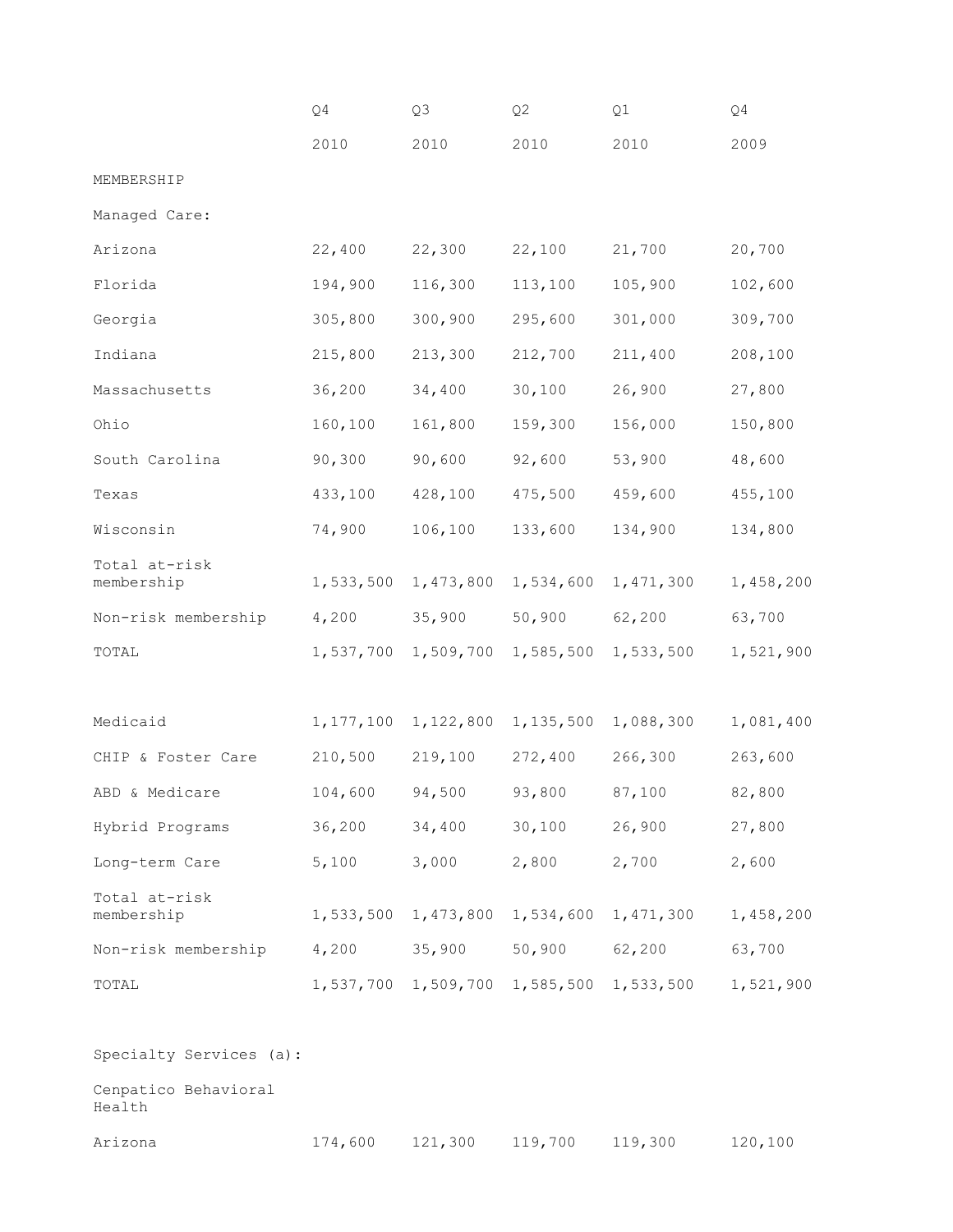| Kansas                                                                                               | 39,200  | 39,800  | 39,100          | 39,800                                               | 41,400  |
|------------------------------------------------------------------------------------------------------|---------|---------|-----------------|------------------------------------------------------|---------|
| TOTAL                                                                                                | 213,800 | 161,100 | 158,800 159,100 |                                                      | 161,500 |
| (a) Includes external membership<br>only.                                                            |         |         |                 |                                                      |         |
| REVENUE PER MEMBER PER<br>MONTH (b)                                                                  |         |         |                 | $$239.66$ $$224.62$ $$218.40$ $$219.90(c)$ $$233.66$ |         |
| CLAIMS (b)                                                                                           |         |         |                 |                                                      |         |
| Period-end inventory                                                                                 | 434,900 | 469,000 | 480,400         | 341,400                                              | 423,400 |
| Average inventory                                                                                    | 304,700 | 307,500 | 306,900         | 283,900                                              | 279,000 |
| Period-end inventory<br>per member                                                                   | 0.28    | 0.32    | 0.31            | 0.23                                                 | 0.29    |
| (b) Revenue per member and claims information are presented for the Managed<br>Care at-risk members. |         |         |                 |                                                      |         |

(c) Reduction in revenue per member per month is a result of the pharmacy carve-outs in 2010.

|                        | Q <sub>4</sub> | Q3   | Q <sub>2</sub> | Q <sub>1</sub> | Q <sub>4</sub> |
|------------------------|----------------|------|----------------|----------------|----------------|
|                        | 2010           | 2010 | 2010           | 2010           | 2009           |
| DAYS IN CLAIMS PAYABLE |                |      |                |                |                |
| Medical                | 44.5           | 46.0 | 47.2           | 46.6           | 48.1           |
| Pharmacy               | 1.1            | 1.1  | 1.0            | 1.1            | $2 \cdot 0$    |
| TOTAL                  | 45.6           | 47.1 | 48.2           | 47.7           | 50.1           |

Days in Claims Payable is a calculation of Medical Claims Liabilities at the end of the period divided by average claims expense per calendar day for such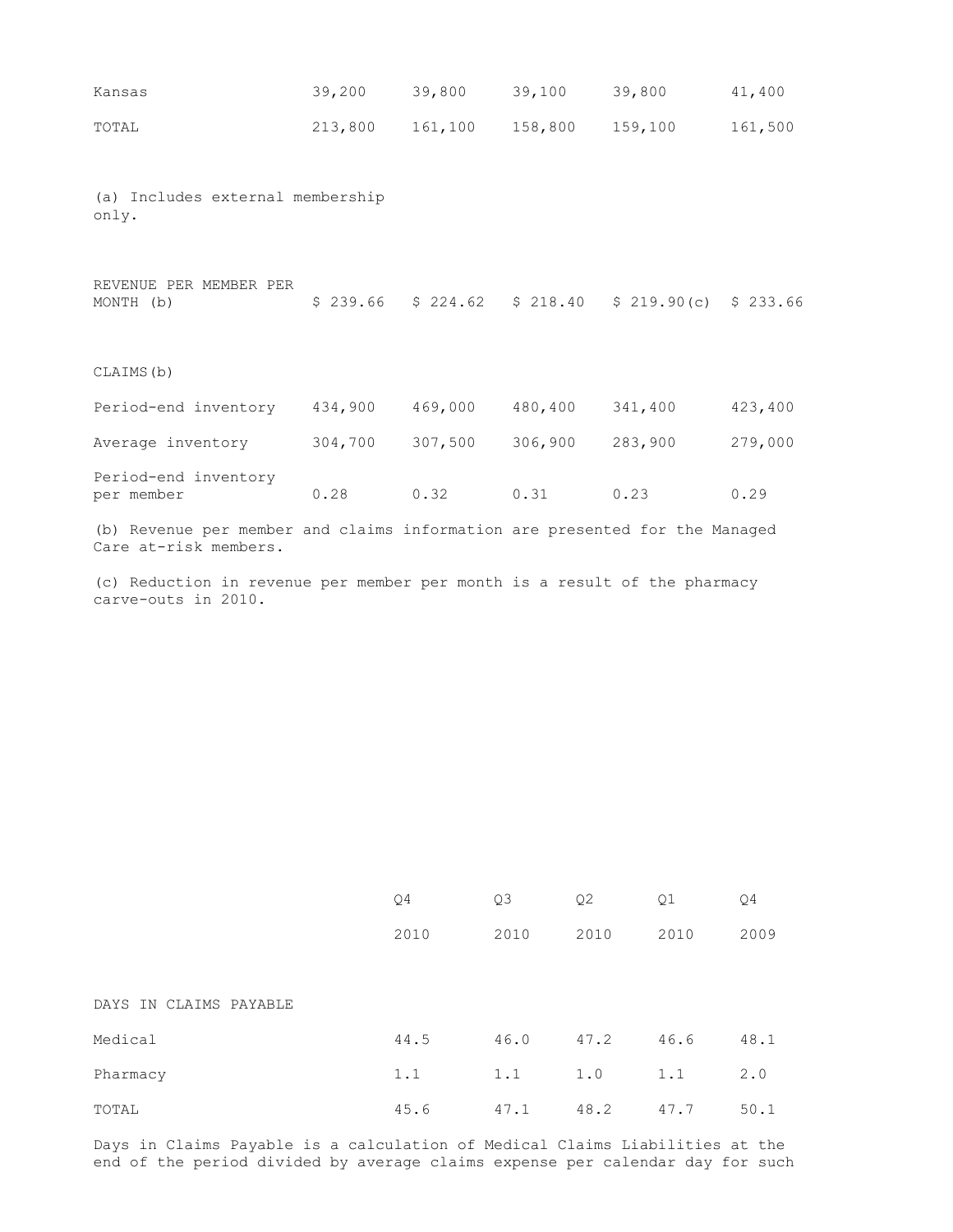period.

CASH AND INVESTMENTS (in millions) Regulated  $$ 1,043.0 $ 895.4 $ 813.0 $ 917.9 $ 949.9$ Unregulated 30.9 32.7 39.4 51.3 36.2 TOTAL  $$ 1,073.9 \$ 928.1 \$ 852.4 \$ 969.2 \$ 986.1$ DEBT TO CAPITALIZATION 29.3% 24.7% 24.5% 23.7% 33.2% DEBT TO CAPITALIZATION EXCLUDING<br>NON-RECOURSE DEBT (d) 23.9% NON-RECOURSE DEBT (d) 23.9% Debt to Capitalization is calculated as follows: total debt divided by (total debt + total equity). (d) The non-recourse debt represents our mortgage note payable of \$80.0

Operating Ratios:

million at December 31, 2010.

|                         |                       |      | Three Months Ended Year Ended |      |  |
|-------------------------|-----------------------|------|-------------------------------|------|--|
|                         | December 31,          |      | December 31,                  |      |  |
|                         | 2010                  | 2009 | 2010                          | 2009 |  |
| Health Benefits Ratios: |                       |      |                               |      |  |
| Medicaid and CHIP       | $82.4$ $8$ $85.3$ $8$ |      | 83.6%84.6%                    |      |  |
| ABD and Medicare        | 86.8                  | 79.9 | 85.0                          | 81.1 |  |
| Specialty Services      | 83.4                  | 81.8 | 83.4                          | 80.2 |  |
| Total                   | 83.3                  | 83.9 | 83.8                          | 83.5 |  |
|                         |                       |      |                               |      |  |

Total General & Administrative Expense Ratio 13.0 % 12.7 % 12.8 % 13.3 %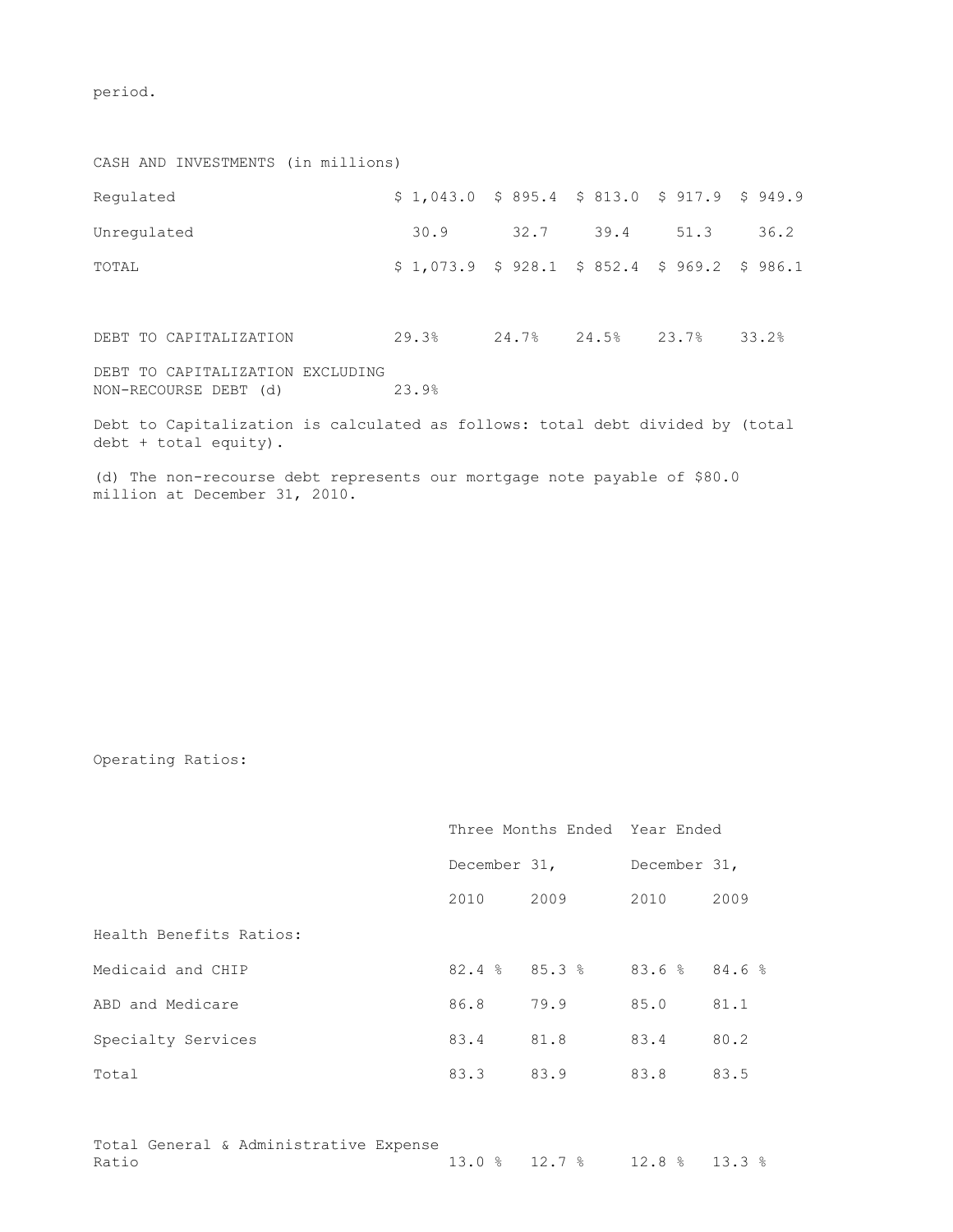#### MEDICAL CLAIMS LIABILITY (In thousands)

The changes in medical claims liability are summarized as follows:

Balance, December 31, 2009 \$ 470,932 Incurred related to: Current period 3,582,463 Prior period (68,069) Total incurred 3,514,394 Paid related to: Current period 3,133,527 Prior period 395,034 Total paid 3,528,561 Balance, December 31, 2010 \$ 456,765

Centene's claims reserving process utilizes a consistent actuarial methodology to estimate Centene's ultimate liability. Any reduction in the "Incurred related to: Prior period" amount may be offset as Centene actuarially determines "Incurred related to: Current period." As such, only in the absence of a consistent reserving methodology would favorable development of prior period claims liability estimates reduce medical costs. Centene believes it has consistently applied its claims reserving methodology in each of the periods presented.

The amount of the "Incurred related to: Prior period" above includes the effects of reserving under moderately adverse conditions, new markets where we use a conservative approach